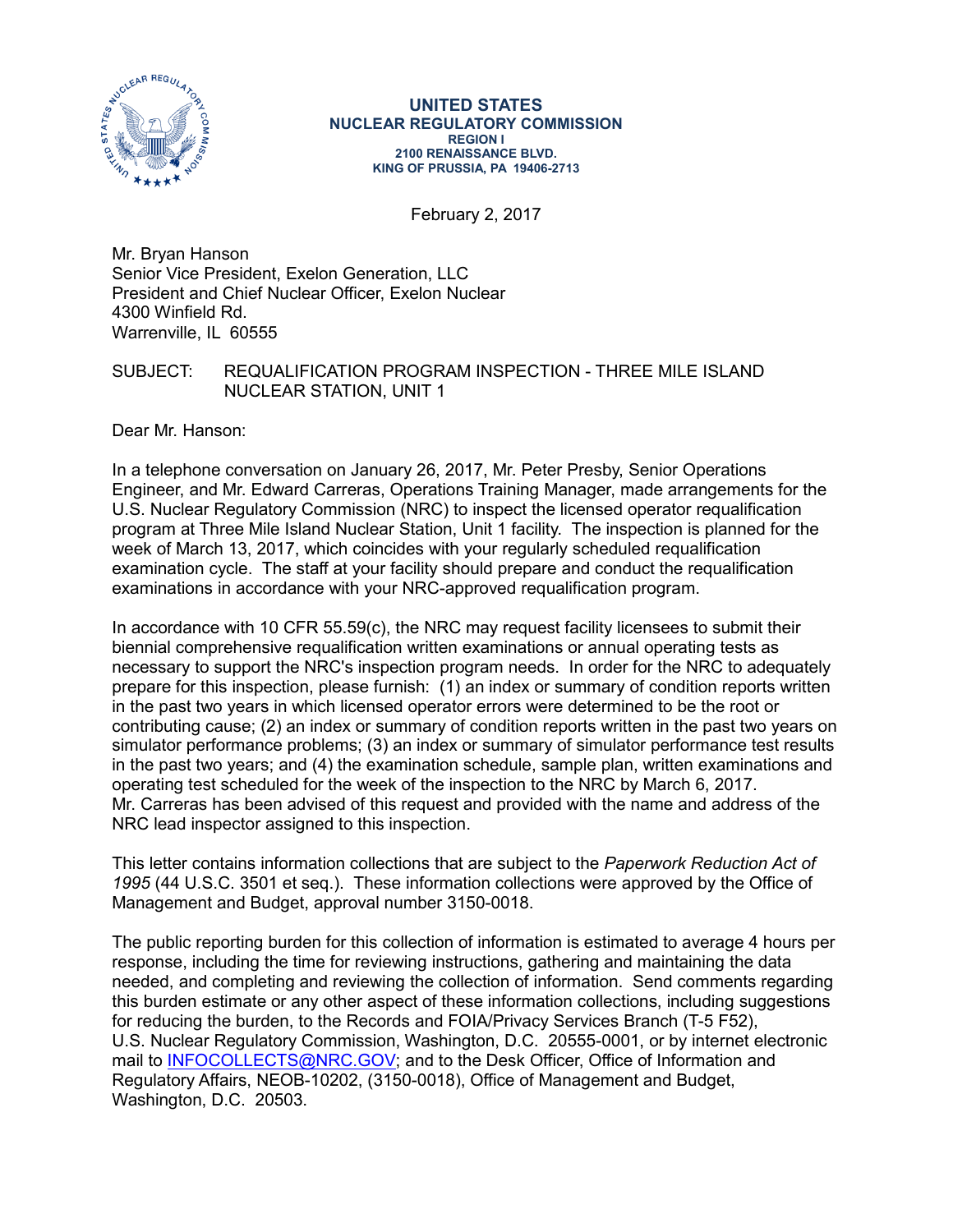B. Hanson **2 - 2 -**

The NRC may not conduct or sponsor, and a person is not required to respond to, a collection of information unless it displays a currently valid OMB control number. In accordance with 10 CFR 2.390 of the NRC's "Rules of Practice," a copy of this letter will be available electronically for public inspection in the NRC's Public Document Room or from the Publicly Available Records (PARS) component of the NRC's document system, Agencywide Documents Access and Management System (ADAMS). ADAMS is accessible from the NRC's Website at <http://www.nrc.gov/reading-rm/adams.html> (The Public Electronic Reading Room).

Thank you for your cooperation in this matter.

If you have any questions regarding this inspection, please contact Peter Presby at (610) 337-5392.

Sincerely,

**/RA/**

Donald E. Jackson, Chief Operations Branch Division of Reactor Safety

Docket No. 50-289 License No. DPR-50

cc: Distribution via ListServ